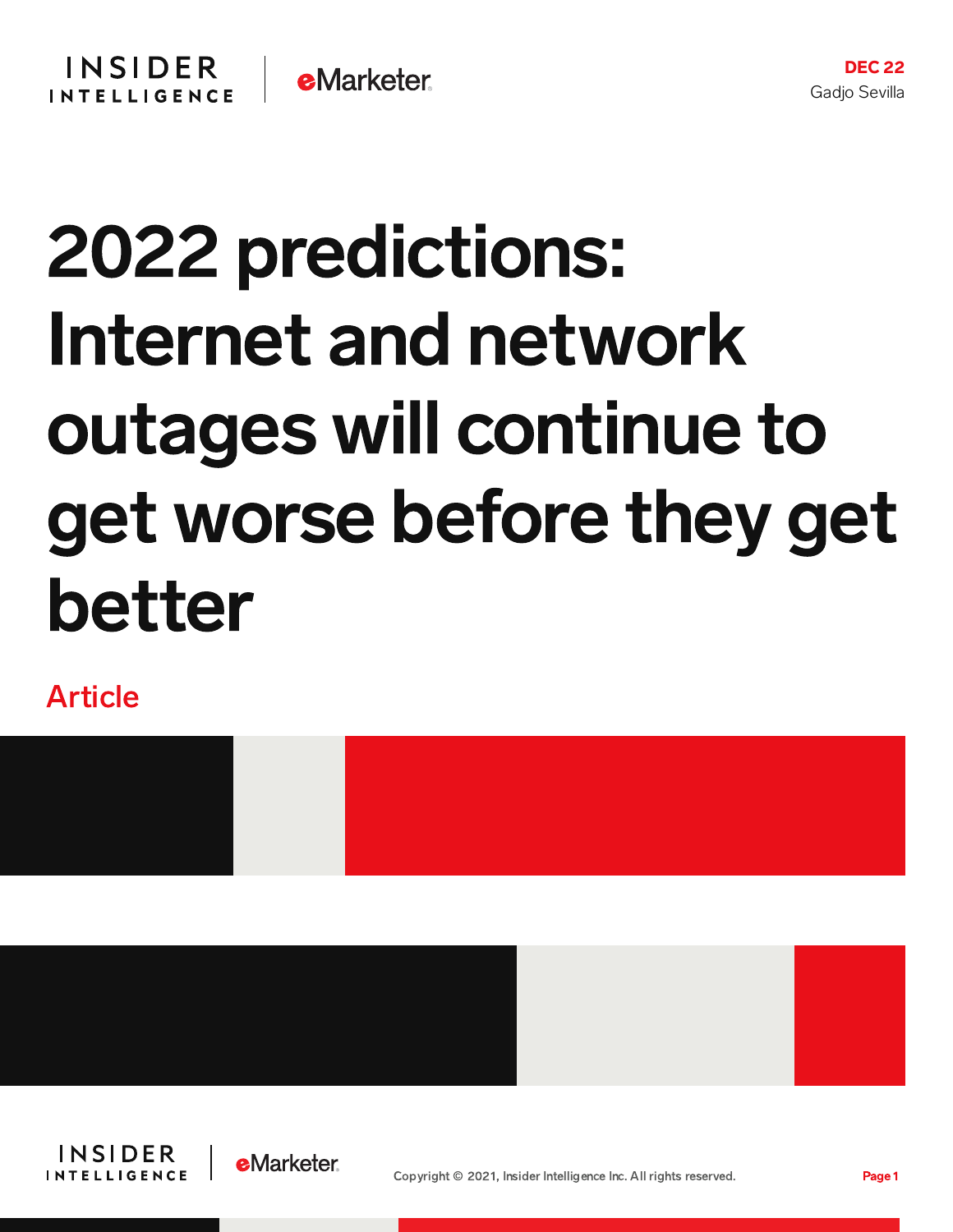2021 saw various high-profile outages break the internet, exposing the world's reliance on a handful of cloud and connectivity providers as well as the fragility of an increasingly overburdened infrastructure.

Massive service outages have become a stark and persistent reminder of the hold Big Tech has on infrastructural power.

- An Amazon Web Services (AWS) outage in early December affected Amazon delivery and fulfillment, Echo speakers, Ring doorbells, Venmo payments, Roomba robot vacuum cleaners, and hundreds of other apps, websites, and services.
- The outage also had a serious impact on **Delta** flights, **Disney** theme parks (guests could not check in online), day traders (Robinhood and Coinbase were offline), as well as dating app Tinder.
- A bad software update in June took out content delivery network **[Fastly](https://content-na2.emarketer.com/fastly-breaks-internet-with-bad-software-update-taking-down-thousands-of-ecommerce-media-government-websites-services)** and resulted in a global outage that took out CNN, The New York Times, Bloomberg, and Reddit. Serviceoriented websites like Amazon, Twitter, PayPal, Spotify, Twitch, and the BBC were also down.

## Shift to remote work and learning will continue to push networks to the brink

The continued global pivot to hybrid and remote work and school has placed unprecedented demands on the internet, particularly on home networks that suddenly have to handle multiple streaming video feeds for **Zoom** calls, compounded by more users and their devices constantly online.

Internet services catering to residential users are designed to deal with peaks of activity at specific times of the day, like evenings when families return from work and school. They aren't built for high bandwidth use around the clock.

- The rise in streaming services, online gaming, and the addition of billions of IoT devices creates an overwhelming strain on the network.
- "We just don't know how the infrastructure will fare," Tom Wheeler, a former chairman of the FCC, [told](https://www.nytimes.com/2020/03/16/technology/coronavirus-working-from-home-internet.html) The New York Times. "What is sufficient bandwidth for a couple of home computers for a husband and wife may not be sufficient when you add students who are going to class all day long operating from home."

With the return-to-work time frame pushed back by pandemic surges and the surfacing of new variants, it is quite likely that the remote work reality will continue throughout 2022.



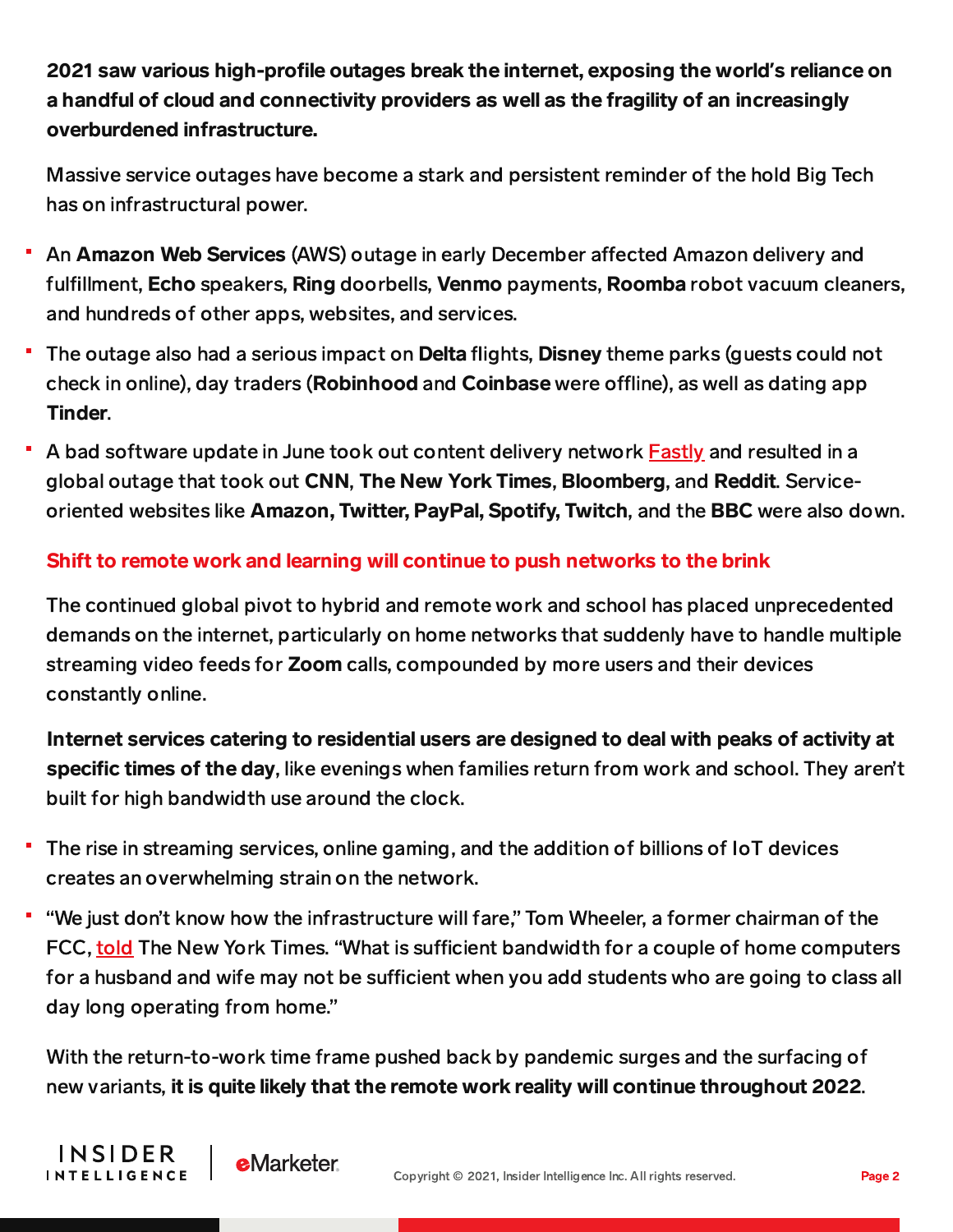However, it's unlikely that network and cloud providers can scale rapidly enough, especially given the various component and *[fiber](https://content-na2.emarketer.com/severe-fiber-shortage-delays-half-million-at-t-fiber-installations)* shortages.

### Accountability remains in question

While service downtime comes with the territory of being a network, service, or cloud provider, the highly interconnected nature of today's networks could lead to devastating effects.

In November, T-Mobile agreed to pay a \$20 million [FCC](https://abcnews.go.com/Business/mobile-pay-20-million-outage-leads-thousands-911/story?id=81369531) fine after a 12-hour outage in June 2020 resulted in the failure of tens of thousands of emergency 911 calls. T-Mobile was also ordered to implement compliance plans to avoid future 911 outages.

Should regulators enforce stricter fines and penalties when outages take out basic services? Possibly, but this could also be the reason many outages remain *unreported*. More worrying is the reality that the government relies on Big Tech companies like AWS and Microsoft Azure for defense contracts. The Pentagon has shifted from awarding contracts to single companies to a multi-vendor, multi-cloud contracts, which should spread out access and bandwidth in the event that one provider suffers an outage.

Scholars and regulators have begun to call for [reform](https://www.nytimes.com/interactive/2020/10/06/technology/house-antitrust-report-big-tech.html) and [reimagining](https://www.nytimes.com/2019/06/20/technology/tech-giants-antitrust-law.html) of antitrust laws to not only address how Big Tech firms dominate share within markets, but also how their concentrated infrastructural influence introduces new types of anticompetitive harms.

This is unfolding just as Big Tech is expanding to own internet [infrastructure](https://content-na2.emarketer.com/aws-private-5g-pivot-latest-big-tech-s-shift-network-cloud) as well as lastmile 5G networks, indicating even more consolidation of services under monolithic tech companies.

### The aging internet infrastructure is its own problem

**e**Marketer

**INSIDER** 

**INTELLIGENCE** 

The pandemic accelerated the remote work reality and exposed the weakness of overloading internet networks and infrastructure.

- The existing national long-haul fiber infrastructure was built to support systems, broadband demands, and networks that existed 20 to 30 years ago.
- Simply adding servers and towers to handle more traffic and users seems to be causing even more complex problems to the infrastructure. Recent outages have also been taking [longer](https://www.zdnet.com/article/facebooks-giant-outage-this-change-caused-all-the-problems/) to resolve, indicating that massive growth is quickly becoming unmanageable.